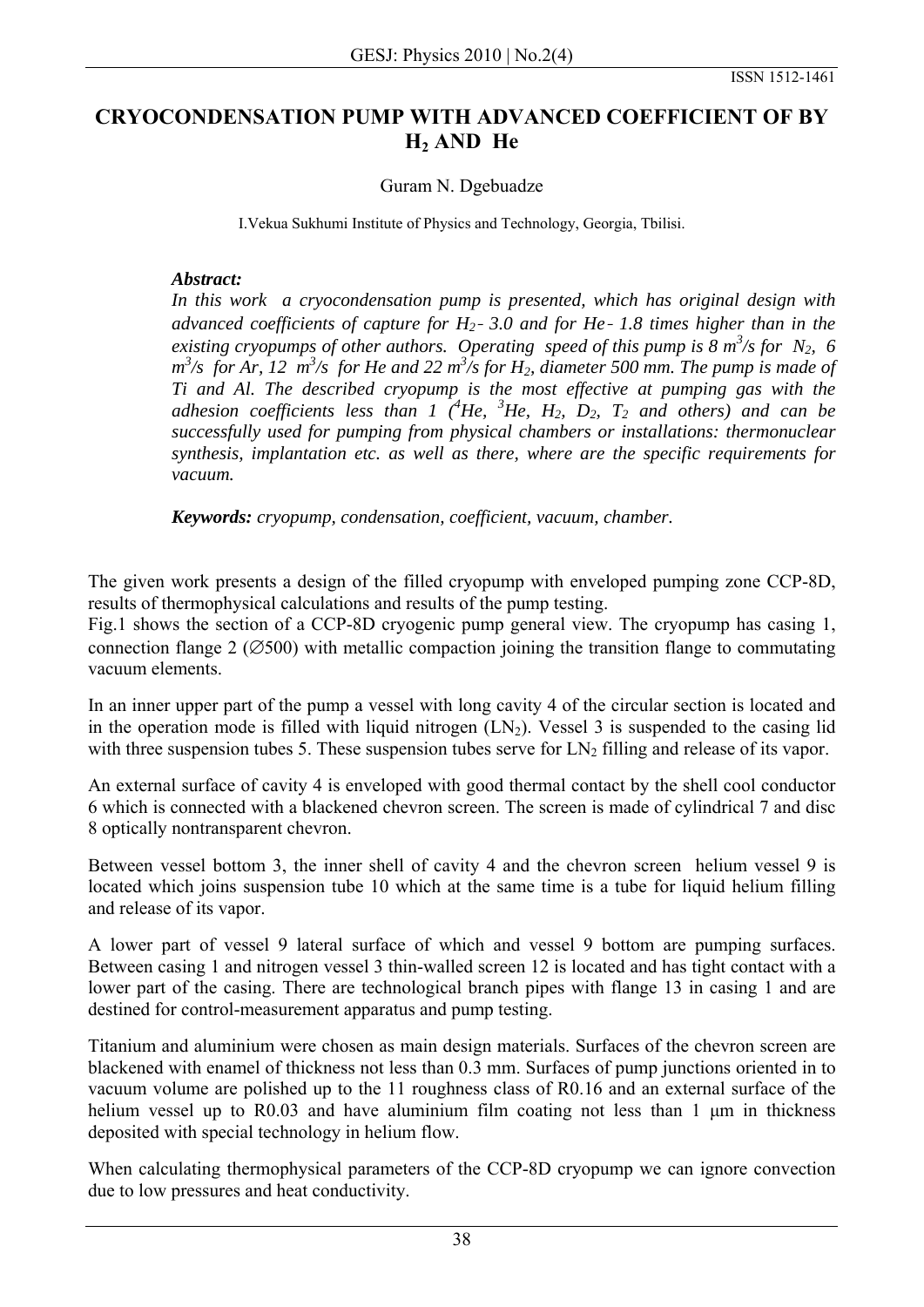

Fig.1. Section of a general view of the CCP-8D cryocondensation pump with the enveloped pumping zone.

Thermal afflux by radiation was calculated by the known formula [1]:

$$
Q_{rad} = s_r \sigma (T_2^4 - T_1^4) A \tag{1}
$$

where  $\varepsilon_r$  – is the reduced degree of blackness of the surfaces with  $T_2$  and  $T_1$  which is expressed by the following relation:

$$
\frac{1}{\varepsilon_r} = \frac{1}{\varepsilon_1} + \frac{1}{\varepsilon_2} - 1\tag{2}
$$

where  $\varepsilon_1$  and  $\varepsilon_2$  are degrees of blackness of surfaces with T<sub>2</sub> and T<sub>1</sub>,  $\sigma = 5.77 \cdot 10^{-8}$  W/(m<sup>2</sup>· K) is the constant of the absolute black body radiation,  $T_2$  - temperature of the radiation surfaces,  $T_1$  - temperature of the adsorbing surfaces,  $A$  – area of the surfaces with.

Thermal afflux through the walls was calculated according to the known Hogg formula [2]:

$$
Q_T = \frac{mC_p \Delta T}{\exp\left[\frac{lmC_p}{F\overline{\lambda}}\right] - 1}
$$
\n(3)

where  $Q_T$  - thermal afflux entering walls of a suspension tube,  $m = Q_{tot}/(r \cdot \mu)$  - number of moles of a gas flowing in the channel of the suspension tube, in 1 s,  $Q_{tot}$  – total thermal afflux at the expense of all other thermal affluxes, r **=** 20.3 J/g -heat of liquid He evaporation, μ – He molar mass,  $C_p$  - molar heat capacity of a gas (for He =21.2 J/(mol $\cdot$ K)),  $\Delta T$  –temperature gap between heated and cool ends of a suspension tube, l - suspension tube length, **λ**-average specific heat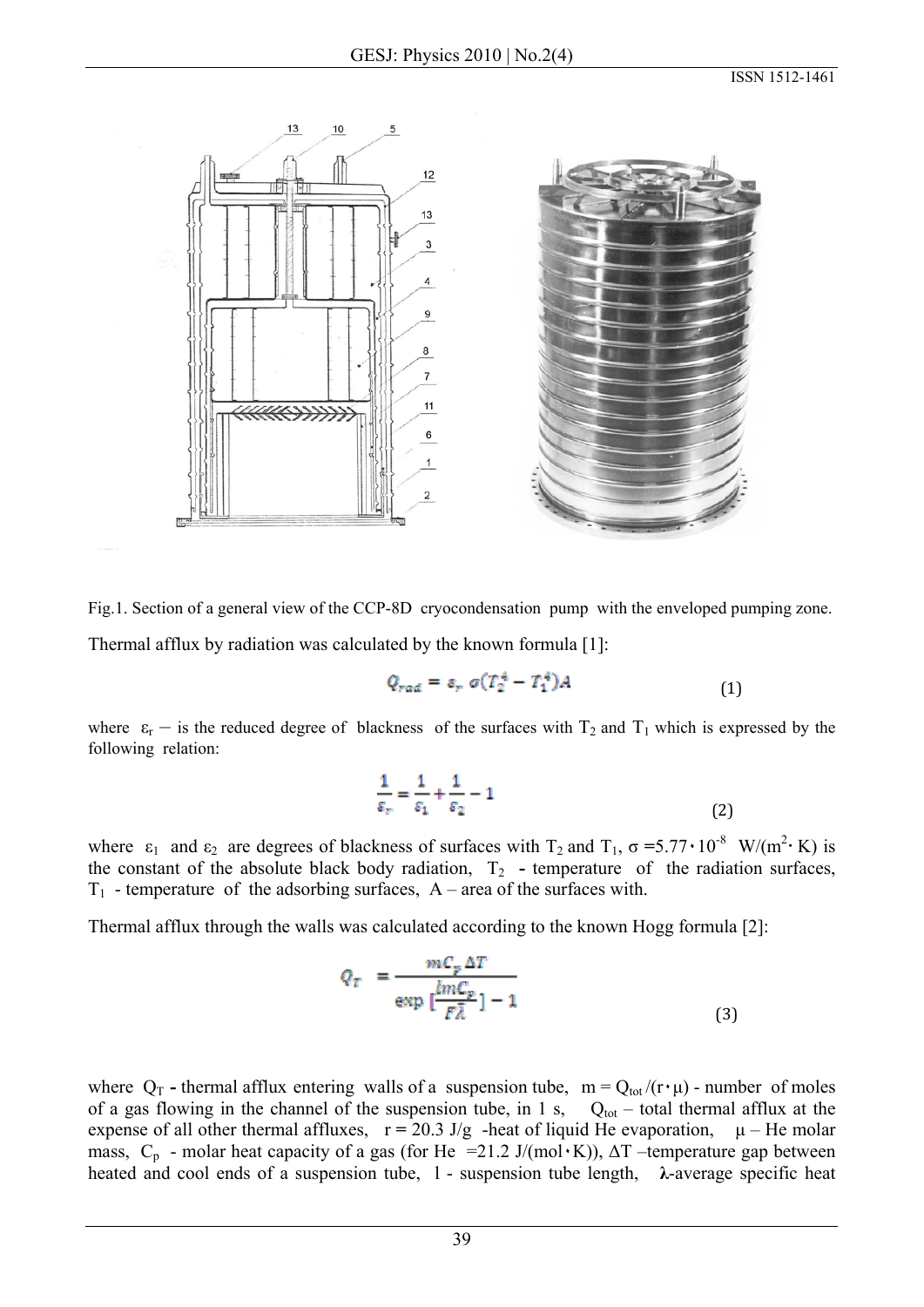Calculations of thermal afflux perception by the surfaces with Helium temperature give the following values: fluxes of heat radiation on the shell and helium vessel of 7 and 6 mW respectively, heat flux entering a suspension tube by heat conductivity does not exceed 0.5 mW. So the summery heat flux is 15 mW. Which corresponds to the length of continuous operation of CCP-8D after a single filling with LHe of up to 4 months.

After eight hours of cooling the pump is ready for operation. On the pumping surfaces of the cryopump cryocondencation of gas-sorbent Ar of the purity or gasified from the liquid phase of  $N_2$ is performed through the leak-in unit during 30-100 min at  $P~10^{-2}$  Pa. 1-10 normal liters of Ar  $(10^2 \div 10^3 \text{ m}^3 \text{Pa})$  is condensed on the cryopanel and the condensate layer of ~10<sup>4</sup>÷10<sup>5</sup> monolayer is formed and only 0.5-1 liters of liquid helium is spent during this process.

After this the cryopump can pump 10-100 m<sup>3</sup>Pa of H<sub>2</sub> and 1-10 m<sup>3</sup>Pa of He at the cryopanel temperature of 4.2K, and equilibrium pressure of  $H_2$  and He is  $10^{-7}$  Pa and  $10^{-6}$  Pa, while operation pressure  $10^{-8}$ ÷ $10^{-9}$  Pa, respectively.

With the help of the described cryopump were taken isotherm of adsorption of  $H_2$  and He (Fig.2) on the Ar condensate ~10<sup>-4</sup> monolayer thick at T=4.2K.



Fig.2. Isotherms of adsorbtion of He (curve 1) and H2 (curve 2) on Ar condensate ∼10-4 monolayer thick at T=4.2K.

Fig.2 shows that in range of equilibrium pressures  $10^{-7}$  +  $10^{-4}$  Pa any of  $100$  + 300 condensed atoms of Ar at T=4.2K in the layer ∼10-4 monoatomic layer thick is able to adsorb 1 He atom. If we condense 1.2 normal liters of Ar on the cryopanel of CCP-8D, this amount of sorbent is able to adsorb  $10\div 40$ normal cm<sup>3</sup> of He. Isotherm of H<sub>2</sub> and He adsorption on Ar condensate of ~10<sup>-4</sup> monoatomic layer in a more narrow range of equilibrium pressure of  $10^{-6}$  +  $10^{-4}$  Pa obtained by authors [3,4] agree with curves 1-2 of fig.2.

Action rapidity of CCP-8D cryopump measured by the method of constant pressure by  $N_2$  is equal to 8 m<sup>3</sup>/s, Ar - 6 m<sup>3</sup>/s, He and H<sub>2</sub> on the Ar condensate at T=4.2K - 12 m<sup>3</sup>/s and 22 m<sup>3</sup>/s, respectively.